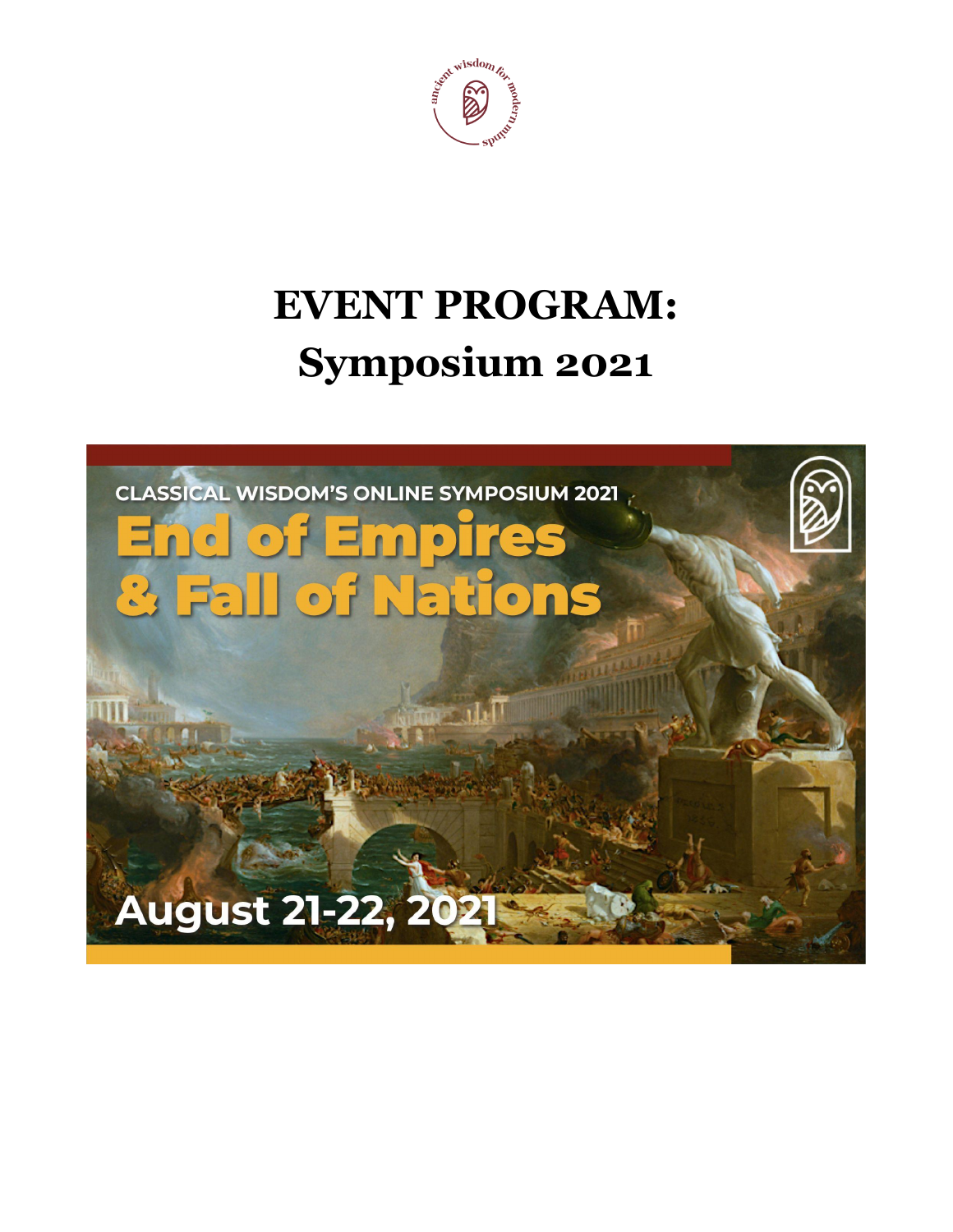

-- (All times Eastern Daylight/ New York Time) --

#### **Saturday August 21, 2021**

| 10:30am            | <b>Edith Hall</b>   Ozymandias in the 21st century                                                                                              |
|--------------------|-------------------------------------------------------------------------------------------------------------------------------------------------|
| 11:30am            | Paul Cartledge   Thebes: the forgotten city of ancient Greece                                                                                   |
| 1:00 <sub>pm</sub> | Victor Davis Hanson   Why did the Free City State Disappear?                                                                                    |
| 2:00pm             | <b>Niall Ferguson</b>   DOOM: The Politics of Catastrophe in the Ancient and Modern Worlds.                                                     |
| 3:30pm             | Angie Hobbs   Decline and Fall: Plato on the Collapse of Empires and States.                                                                    |
| 4:30pm             | <b>Aaron Smith</b>   Philosophic Ideals and the Fate of a Nation                                                                                |
| 5:30pm             | <b>LIVE: Wine Tasting   Bonner Private Wine Club</b>                                                                                            |
| 6:00pm             | LIVE PANEL: Do States and Empires Die Differently? And what can their<br>deaths teach us today?   Niall Ferguson, Angie Hobbs and James Hankins |

#### **Sunday August 22, 2021**

| $10:30$ am         | <b>Stephan Dando-Collins</b>   Cyrus the Great and the Persian Empire                                                                                                |
|--------------------|----------------------------------------------------------------------------------------------------------------------------------------------------------------------|
| 11:30am            | <b>Donald Robertson</b>   Stoicism and the Imperial Rule of Marcus Aurelius                                                                                          |
| 1:00 <sub>pm</sub> | <b>Mary Naples</b>   Cleopatra: Twilight of an Empire                                                                                                                |
| 2:00 <sub>pm</sub> | <b>Helene Foley</b>   The Evolution of the Divine Empire                                                                                                             |
| 3:30 <sub>pm</sub> | Barry Strauss   How Caesar Ruined a Republic and Started an Empire                                                                                                   |
| 4:30 <sub>pm</sub> | <b>Michael Fontaine</b>   Decline and Last Call: Drinking in the End of Days                                                                                         |
| 5:30 <sub>pm</sub> | <b>LIVE: Wine Tasting   Bonner Private Wine Club</b>                                                                                                                 |
| 6pm                | LIVE PANEL: What control do we have over the End of Empires? And how can we<br>prepare for their inevitable fall?   A.A. Long, Donald Robertson and William B Irvine |

*\*Schedule may be subject to change*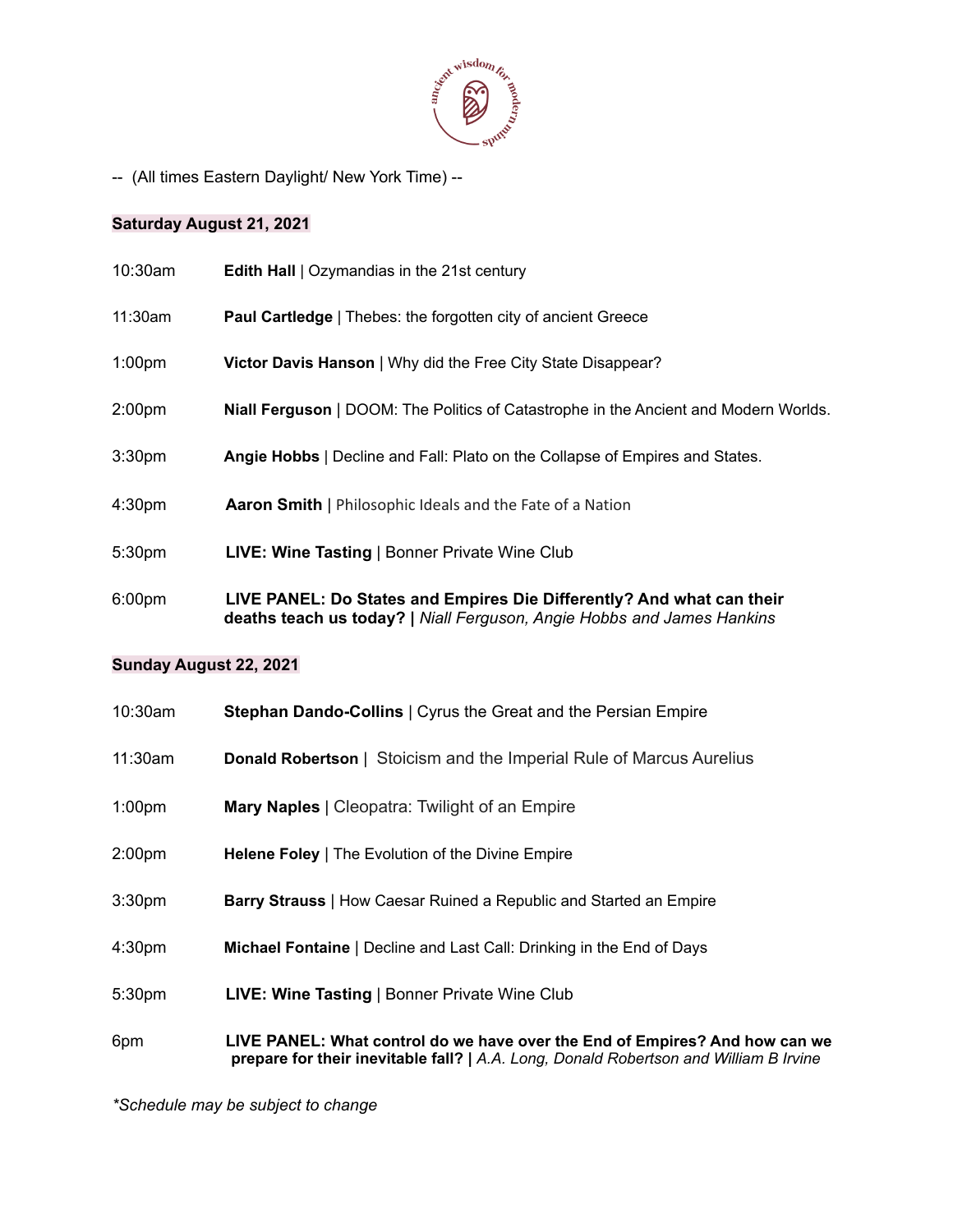

## **Saturday August 21, 2021**

### **10:30am Edith Hall** | **Ozymandias in the 21st century**

Professor of Classics at King's College London, Edith has published more than thirty books on the ancient Greeks and Romans.

Resounding throughout contemporary poetry, art, film, and graphic novels, Percy Shelly's 19th-century poem Ozymandias, the Greek name for Rameses II, explored the fate of history and the ravages of time. But since the Cold War, it has come to symbolize a sense of our own fragility in the face of environmental catastrophe, global capitalism, and moral decay. Edith will explore the origins of the poem and how and why pop culture has retranslated its meaning.

#### **11:30am Paul Cartledge | Thebes: the forgotten city of ancient Greece**

A.G. Leventis Senior Research Fellow of Clare College, Cambridge and author, co-author, editor or co-editor of 30 books, most recently *Thebes: the Forgotten City of Ancient Greece.*

Myth surrounds the once powerful city of Thebes, birthplace of Hercules and Greece's most renowned philosophers. Yet the history of this once important city has been largely overshadowed by Athens and Sparta. Why was the legacy of Thebes' ultimately forgotten? And how does exploring this city's historical underpinnings help us better understand today's culture?

#### **1:00pm Victor Davis Hanson | Why did the Free City State Disappear?**

Martin and Illie Anderson Senior Fellow at the Hoover Institution and chair of the Military History Working Group; Victor is a scholar of ancient and modern warfare and the author of many books. He is a professor emeritus of classics at California State University, Fresno, and the annual Wayne and Marcia Buske Distinguished Visiting Fellow in History at Hillsdale College since 2004. Hanson was awarded the National Humanities Medal in 2007 by President George W. Bush, and was a recipient of the Bradley Prize in 2008.

Why did a system of over 1,500 autonomous city-states that had resisted a massive invasion descending into Greece in 480 BC, lost their independent statuses to Macedon150 years later when they were far richer and more powerful?

#### **2:00pm Niall Ferguson | DOOM: The Politics of Catastrophe in the Ancient & Modern Worlds**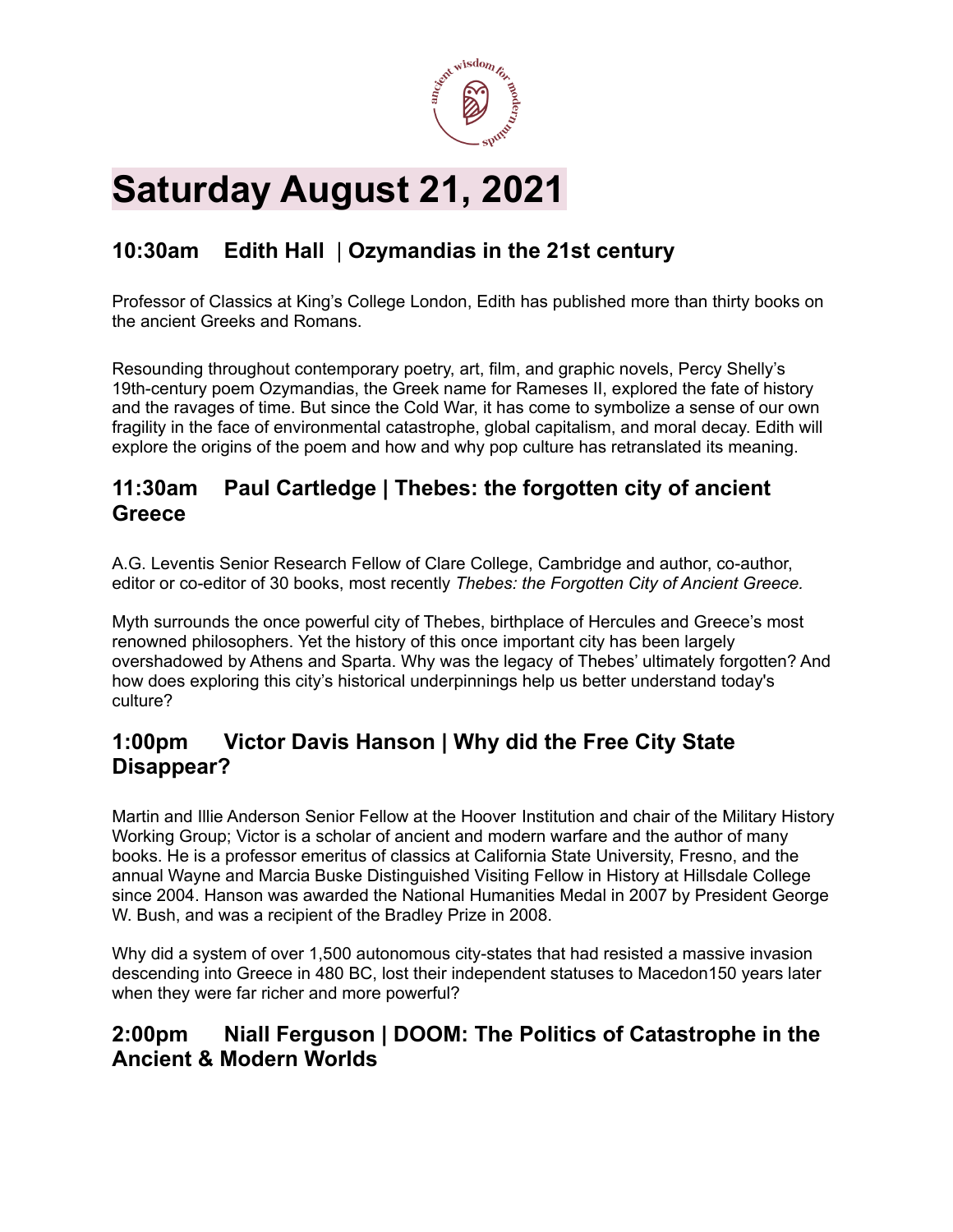

Milbank Family Senior Fellow at the Hoover Institution, Stanford University, and a senior faculty fellow of the Belfer Center for Science and International Affairs at Harvard University. Niall is the author of *Doom: The Politics of Catastrophe.*

Although we understand pandemics, wars, and natural disasters from a scientific perspective, we still struggle with how to cope with them. Niall will reflect on how our Greek and Roman ancestors handled disasters, and what tips they may provide on how to process tragedy.

#### **3:30pm Angie Hobbs | Decline and Fall: Plato on the Collapse of Empires and States**

Professor of the Public Understanding of Philosophy at the University of Sheffield, Angie has published widely in ancient philosophy and literature, including Plato and the Hero [\(C.U.P\)](https://amazon.com/Plato-Hero-Hobbs/dp/0521028973). and most recently, Plato's [Republic:](https://www.amazon.com/Platos-Republic-Ladybird-Expert/dp/0718188527) a Ladybird Expert Book. Angie also contributes to radio and TV programs, has spoken at the World Economic Forum at Davos, the Houses of Parliament, the Scottish Parliament, and at Westminster Abbey. She was a judge of the Man Booker International Prize 2019 and was on the World Economic Forum Global Future Council 2018-9 for Values, Ethics, and Innovation.

Plato's fascination with how states are destroyed - by natural disasters as well as by human failings - and how they can be rebuilt is explored in other dialogues, such as the Statesman and the Laws. In his depiction of the legendary city of Atlantis in the Timaeus and Critias - a legend almost entirely invented by Plato - he also turns his attention to empires, examining the moral degeneration which underlies the defeat of the mighty Atlantaean empire by the much smaller, poorer but morally superior pre-historic Athens.

#### **4:30pm Aaron Smith | Philosophic Ideals and the Fate of a Nation**

Fellow and Instructor at the Ayn Rand Institute. He received his PhD in philosophy from Johns Hopkins University, focusing on Aristotle's theory of knowledge. Prior to joining the Ayn Rand Institute in 2013, he was a visiting assistant professor of philosophy at the University of Maryland, Baltimore County, where he taught ancient Greek philosophy, moral theory, and epistemology.

Many today acknowledge that America is not in a healthy condition. For some, America was once great but is declining and must find a way back to its former greatness. For others, America is founded on pervasive social injustices that must be uprooted if the nation is to become great.

But if America was once great, what made it so — what ideals must we fight for to restore its greatness? If America is rooted in injustice, what ideals must be enshrined for it to become a just society? This talk explores Ayn Rand's perspective on the role of philosophic ideals in shaping the fate of a nation, and what happens when a nation lacks ideals – or its professed ideals are hollow.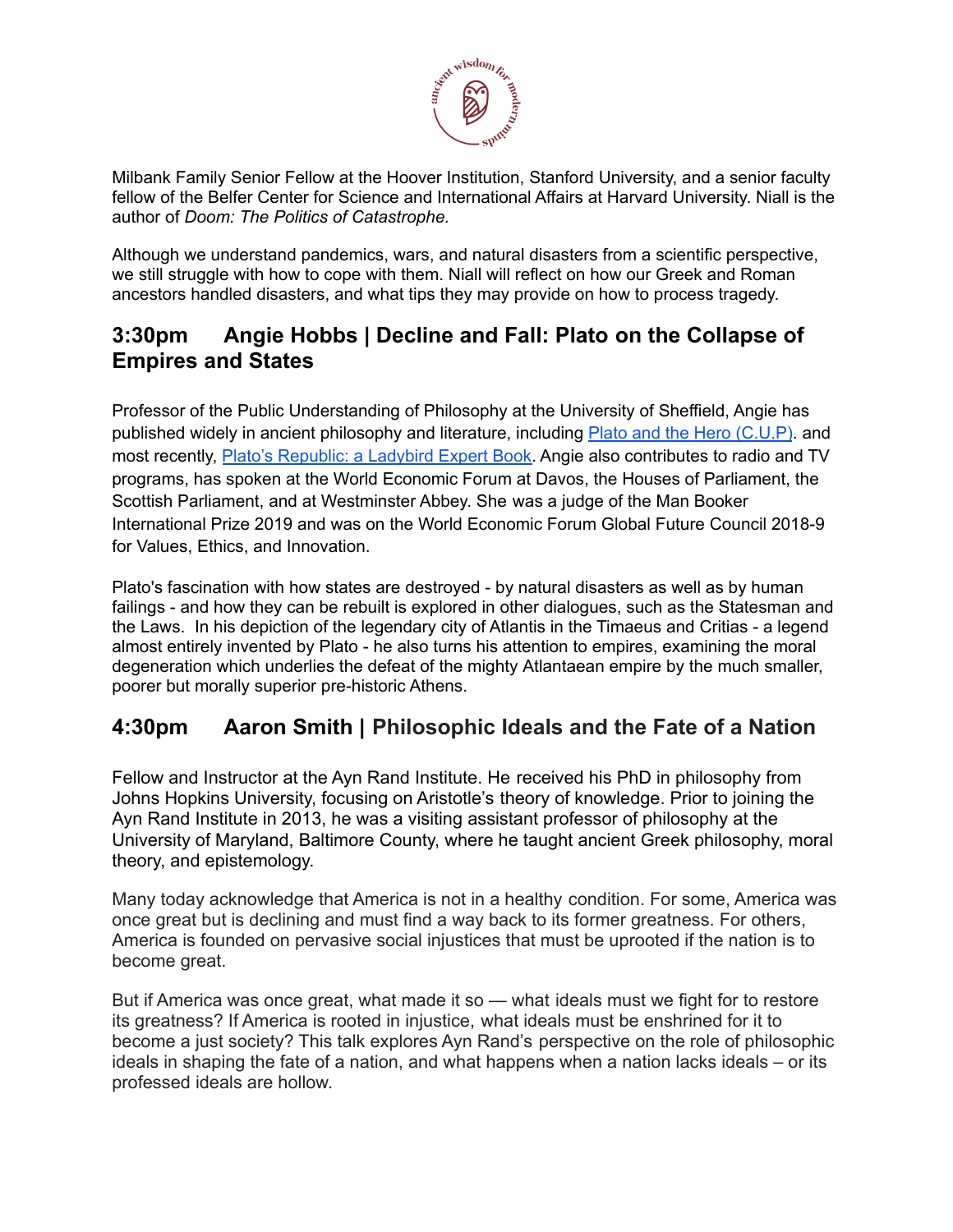

### **5:30pm LIVE: Wine Tasting | Bonner Private Wine Club**

What's a Symposium without wine? *Simply a meeting...*

This being a true Symposium (or as close as we could make it), the Bonner Private Wine Partnership has partnered with Classical Wisdom to provide a selection of the finest wines for you to enjoy.

**6:00pm LIVE PANEL: Do States and Empires Die Differently? And what can their deaths teach us today? | Niall Ferguson, Angie Hobbs and James Hankins** *(tbc)*

## **Sunday August 22, 2021**

#### **10:30am Stephan Dando-Collins | Cyrus the Great and the Persian Empire**

Stephen Dando-Collins is the multi-award-winning Australian-born author of 45 books, mostly historical nonfiction, published around the world in numerous languages. The majority of his works deal with Roman, Greek and Persian history. His *Cyrus the Great, the biography of the founder of the Persian Empire,* won the Silver Award for Biography in the 2020 Indie Awards in the US. His latest book, published in the US in July by Turner, is *Conquering Jerusalem: The Roman Campaign to Crush the Jewish Revolt of AD 66-73*, which will be followed in November by *Constantine at the Bridge: How the Battle of the Milvian Bridge Created Christian Rome*.

#### **11:30am Donald Robertson | Stoicism and the Imperial Rule of Marcus Aurelius**

A psychotherapist, Don is an expert on the relationship between modern cognitive-behavioral therapy (CBT) and classical Greek and Roman philosophy. He is also the founder of Modern Stoicism and the author of *How to Think Like a Roman Emperor.*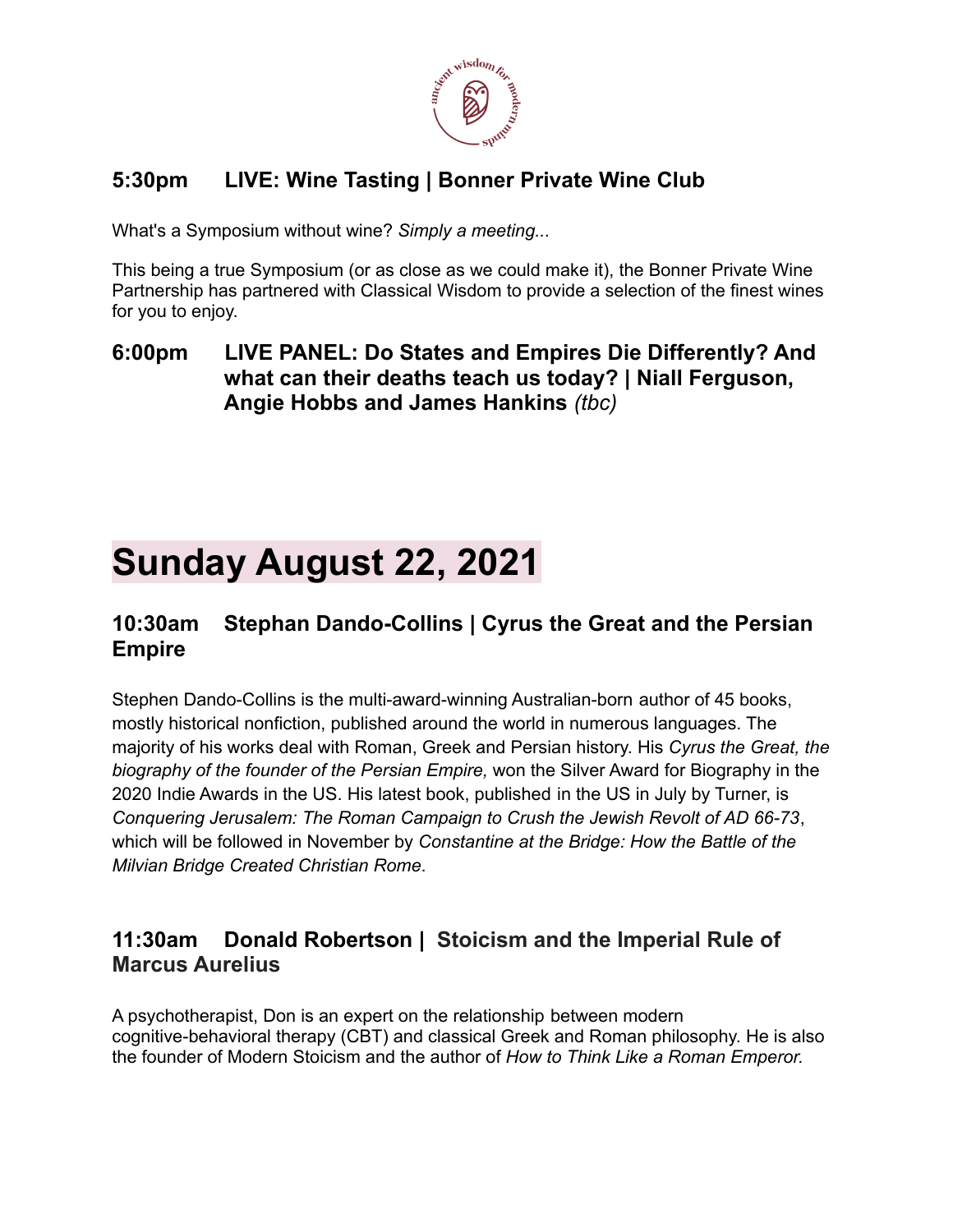

Describing the life and philosophy of the Roman Emperor Marcus Aurelius, Don will provide a guide to Stoicism as a path to achieving fulfillment and emotional resilience during the end of empires and the fall of nations.

#### **1:00pm Mary Naples | Cleopatra: Twilight of an Empire**

Contributing writer, Classical Wisdom. With an emphasis in Women's Studies, Mary Naples earned a Master of Arts in Humanities from Dominican University of California in 2013. Presently, she is working on a Book about feminine consciousness in ancient Greece.

Throughout ancient Greece, women celebrated the Thesmophoria, a fertility cult and festival, in which men were expressly forbidden--sometimes to the point of death--from attending. Mary will explore why a women's festival in patriarchal ancient Greece was given such prominence.

#### **2:00pm Helene Foley | The Evolution of the Divine Empire**

Professor of Classics and Ancient Studies at Barnard College, Columbia University, Helene is the author of *Female Acts in Greek Tragedy* and *Reimagining Greek Tragedy on the American Stage.*

Human empires fall, divine empires in Greek myth do not. The universe, as we see in Hesiod's Theogony, emerges from chaos and conflict and is finally stabilized by the Greek Olympian god Zeus. Yet even afterwards, conflicts arise among the immortal gods. The divine empire then evolves to accommodate and resolve them in a fashion that also improves human life. This lecture, after a brief summary of divine evolution in Hesiod, will turn to the goddess of grain Demeter's challenge to the divine and human world over the unwilling abduction of her daughter Persephone by the god of the underworld Hades. Her evolution involves a modification of divine marriage among the gods and the promise of a better life and afterlife for humans.

#### **3:30pm Barry Strauss | How Caesar Ruined a Republic and Started an Empire**

Professor of History and Classics, Professor in Humanistic Studies at Cornell University, as well as a military and naval historian, Barry is the author of numerous books on ancient history, including *Ten Caesars* and *The Death of Caesar.*

Description to come

#### **4:30pm Michael Fontaine | Decline and Last Call: Drinking in the End of Days**